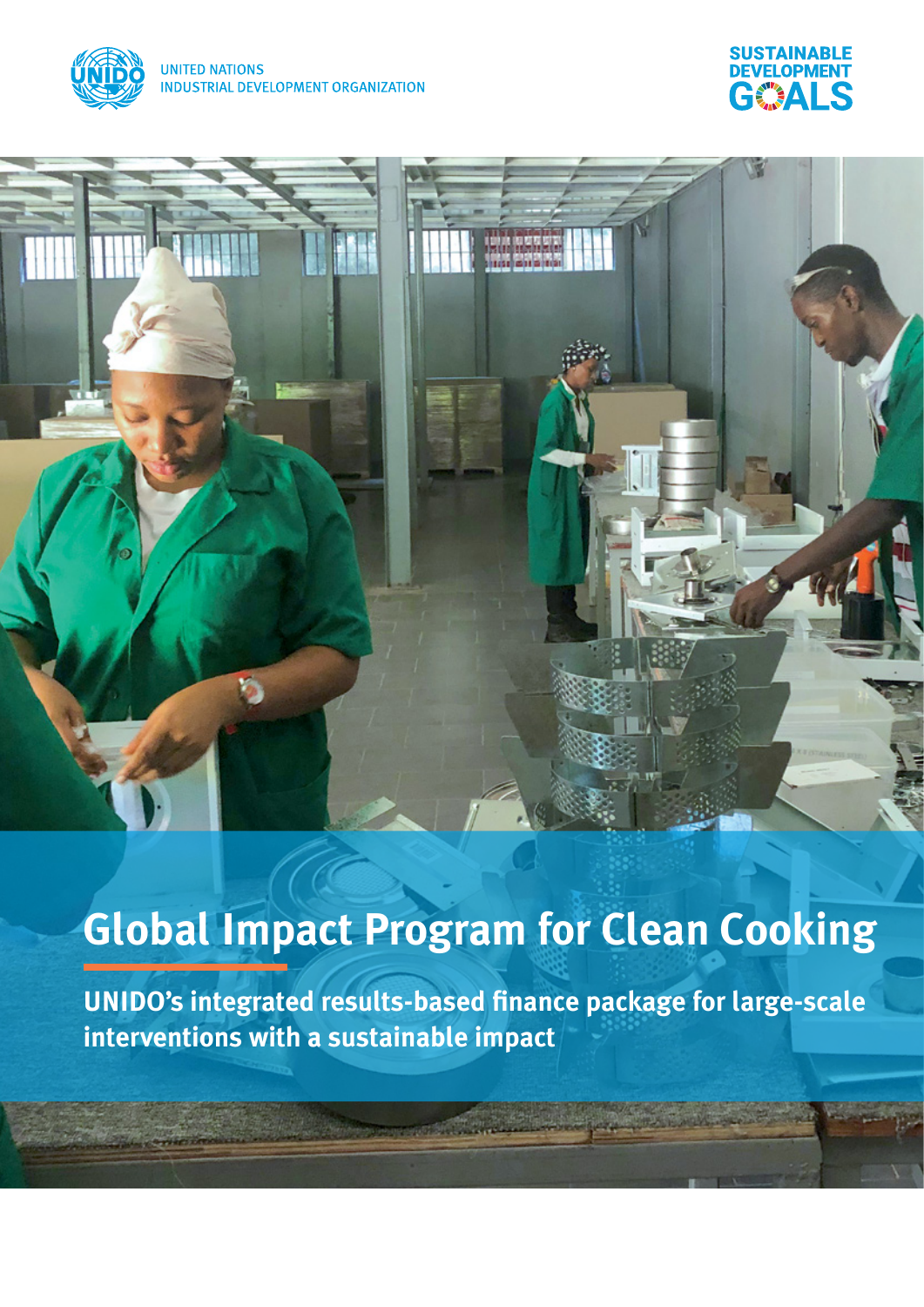# **Enabling the market in Tanzania**

UNIDO has implemented a proof-of-concept project in Tanzania, employing its innovative RBF package as a market-enabling framework to raise demand and establish an efficient value chain. Underpinned by technical support, the program has built up local manufacturing capacity for bioethanol – making use of agricultural waste – and stoves, as well as helping to establish a distribution network to cater to a market of over 500,000 households in the country's largest city, Dar es Salaam.

The modeled trigger effect will multiply the direct impact of the Dar es Salaam project by three – meaning 1.5 million households are expected to convert to clean, ethanol-based cooking as a result, while a total of 300m USD of private sector investment will be generated following 100m USD of investment being facilitated by the RBF program.

A strong basis for the program is provided by the Tanzanian government's commitment to conversion to clean cooking at a national policy level.

**The UNIDO RBF package builds on successful pilot projects that have already been implemented in Tanzania.**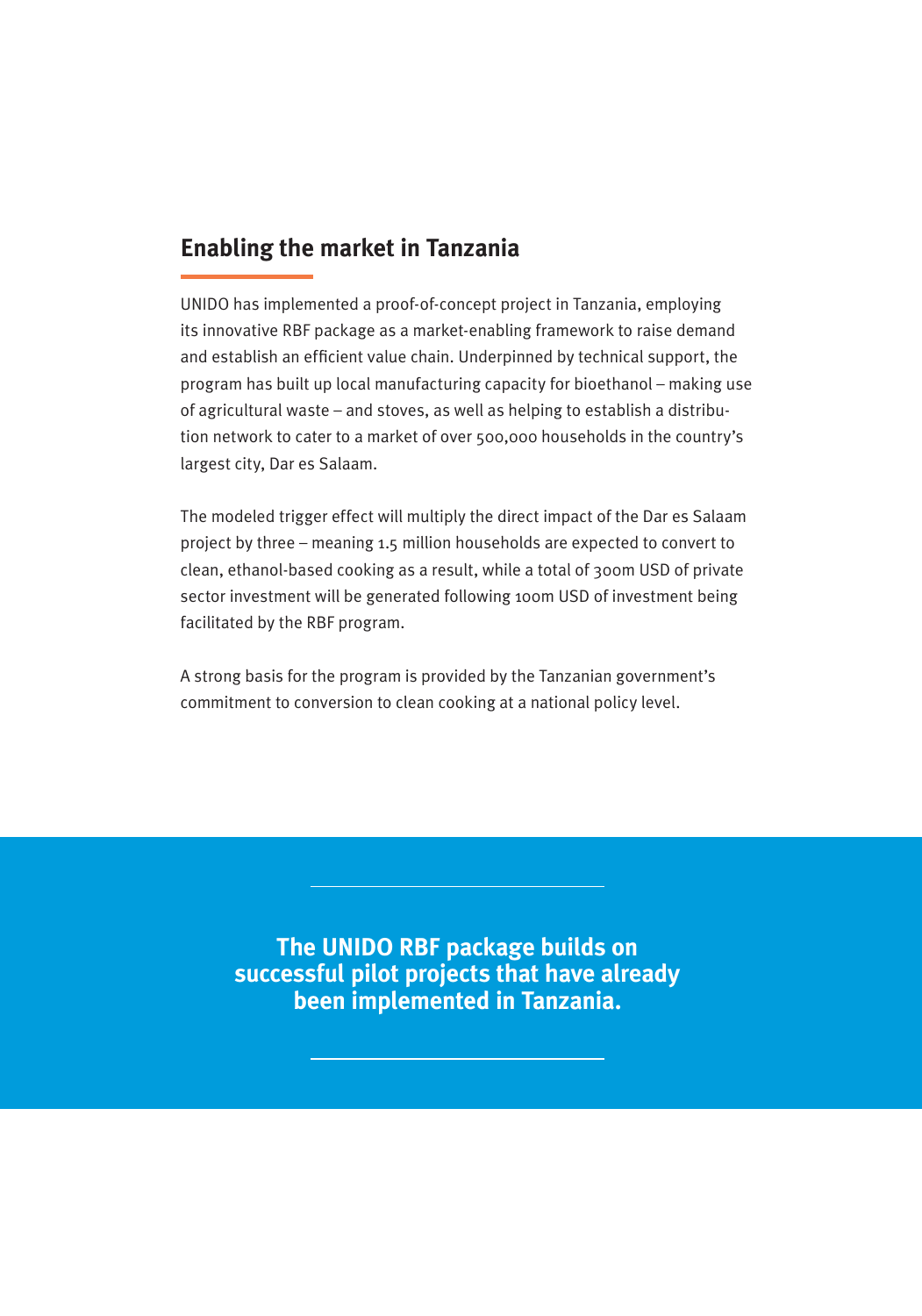# **UNIDO'S THREE-PILLAR RBF PACKAGE APPROACH**

A partnership delivery model:

the results-based finance package for market, technology, financial, and social innovation



**UNIDO's unique approach supports Member States in the design of complementary RBF models, each addressing specific users, financing requirements, and funding partners, while relying on a foundation of shared facilities for M&E and fundraising. Integrated RBF packages like this have a major advantage when implementing large-scale programs, with common overall strategies and partnerships, that require specialized RBF mechanisms.**

#### **The funding bottleneck**

National efforts to shift large urban populations to ethanol-based clean cooking practices face numerous obstacles. Above all, significant financing gaps have prevented public sector and NGO interventions from reaching the scale they deserve and achieving critical mass. Gaps are found at all levels, from providing finance to households to encouraging private sector investment.

Today, there is a clear consensus in the development community that these financing gaps need to be filled urgently, using innovative results-based financing (RBF) principles and mechanisms. Such innovative models should enable markets, bring financial institutions and private sector enterprises on board, offer new ways to encourage household behavioral change, and facilitate investment in ethanol-based value chains.

Besides the need to reduce carbon emissions, the potential benefits of tackling the problem of urban cooking practices based on charcoal, kerosene, other fossil fuels, and wood have been known for decades. Direct negative impacts include health impairment due to household air pollution, as well as time lost by women due to the many hours spent securing fuel and cooking. An effective approach will make contributions to achieving various UN Sustainable Development Goals (SDGs).

#### **UNIDO's integrated approach**

The UNIDO Global Impact Program for Clean Cooking Fuels and Technologies (UNIDO GIP CC) model is a novel intervention package comprised of three mutually reinforcing RBF pillars accompanied by monitoring and evaluation mechanisms (M&E), facilitating policy measures, technical assistance, and fundraising mechanisms.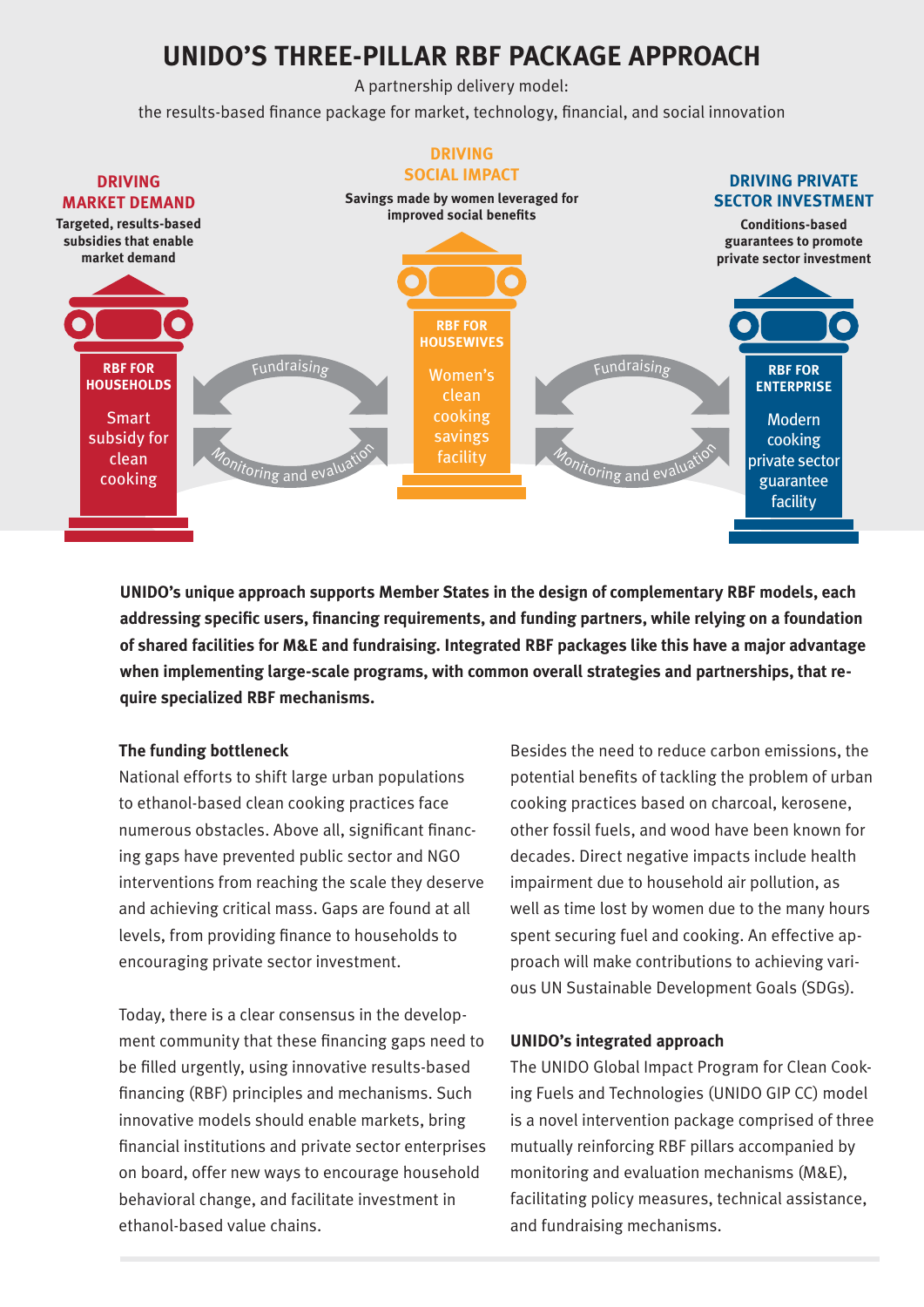Each pillar addresses a particular area of funding needed to release the potential of clean-cooking transformation, and each is equipped with a country-specific RBF mechanism. These are created to bridge the financing gaps and attract combined funding from government, donors, and the private sector to create demand and establish sustainable, competitive value chains.



### Combining public funds and development assistance funds, the **smart subsidy RBF mechanism** en-

sures participating households can afford the upfront costs associated with switching to ethanol-based clean cooking equipment and fuel supplies. Executed by national institutions, the smart subsidy RBF program is reinforced by country-level market-enabling policies as well as standards and certification interventions.

To increase the value proposition and motivation for households, and in particular for women, the package's second pillar is a **RBF women's savings facility** to be managed by experienced, specialized national partners. The facility leverages households' financial savings from clean cooking behavior, which can be matched by public funds, to provide improved social benefits such as family health insurance, school tuition, and basic water quality, sanitation, and handwashing (WASH) improvements.



Working under the auspices of the national government, which can provide seed funding, the UNIDO GIP CC RBF package gives partners and donors a unique national platform to support Member States in implementing large-scale, results-based programs that will gain critical mass, produce a multiplier effect, and address multiple, mutually-reinforcing UN sustainable development goals (SDGs).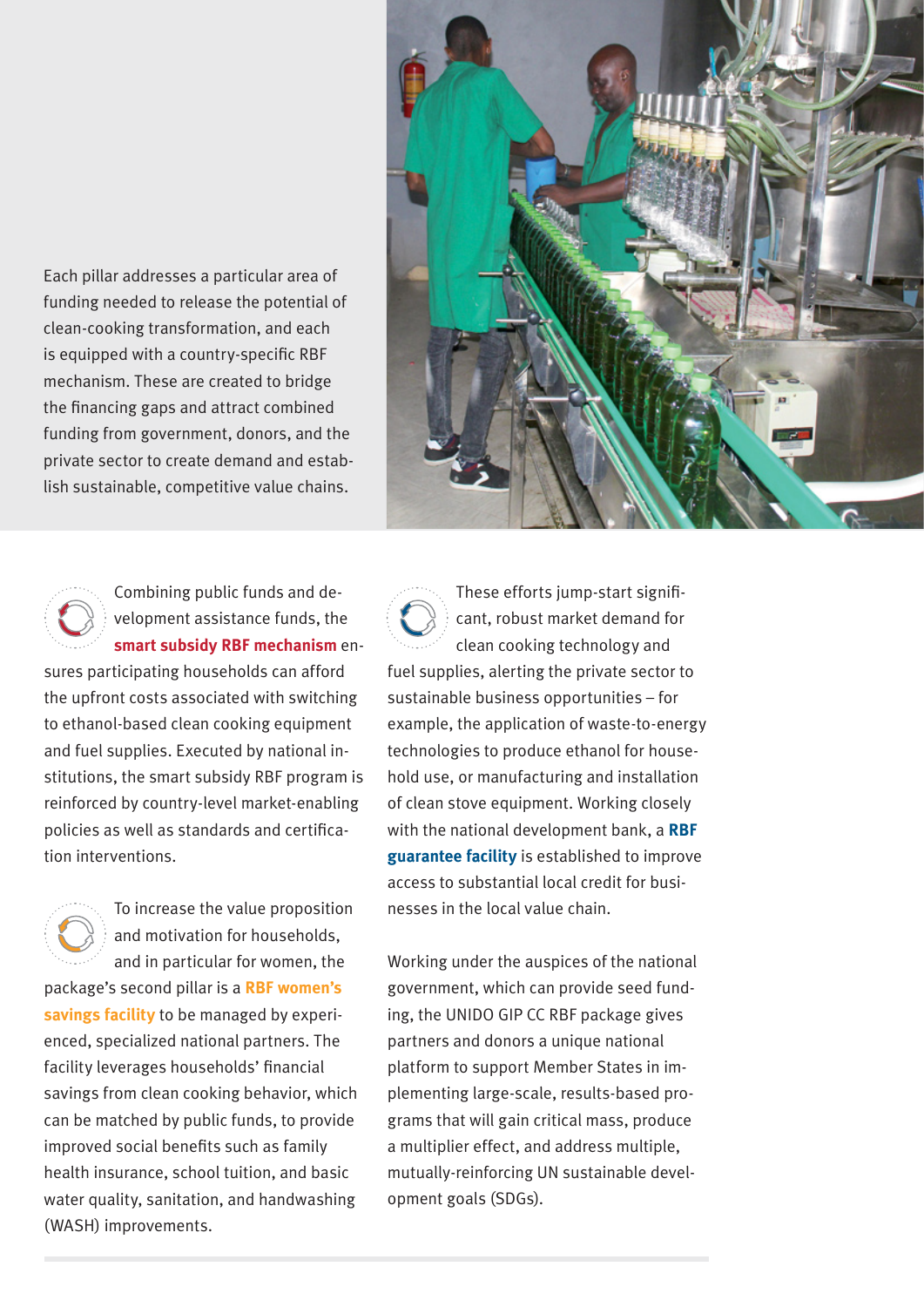## **THE UNIDO GLOBAL IMPACT PROGRAM FOR CLEAN COOKING PATHWAY**

Addressing the United Nations Sustainable Development Goals



#### **GIP CC pathway**

The GIP CC pathway shows how large-scale clean cooking programs can drive partnerships for the goals (SDG 17) to promote industry innovation and infrastructure (SDG 9) as well as affordable and clean energy (SDG 7), decent work and economic growth (SDG 8), and sustainable cities and communities (SDG 11). Rapidly growing urban areas stand to benefit because they are most affected by the problems associated with traditional cooking techniques. Decent work and economic growth will also be stimulated in rural communities, where agricultural waste can be utilized to produce cooking ethanol. In turn, this will help to reduce rural-to-urban migration.

These direct outputs give rise to a large number of positive outcomes, including responsible consumption and production (SDG 12), benefits to good health and wellbeing (SDG 3) and a contribution to climate action (SDG 13). Gender equality is boosted (SDG 5) as women gain time and independence, and the women's savings fund can make very real contributions to clean water and sanitation (SDG 6) and quality education (SDG  $4$ ).

The GIP CC RBF package finally offers a sustainable way to release substantial volumes of funding to bring about large-scale, lasting changes in cooking practices that will also help to achieve the goals of no poverty (SDG 1) and zero hunger (SDG 2).